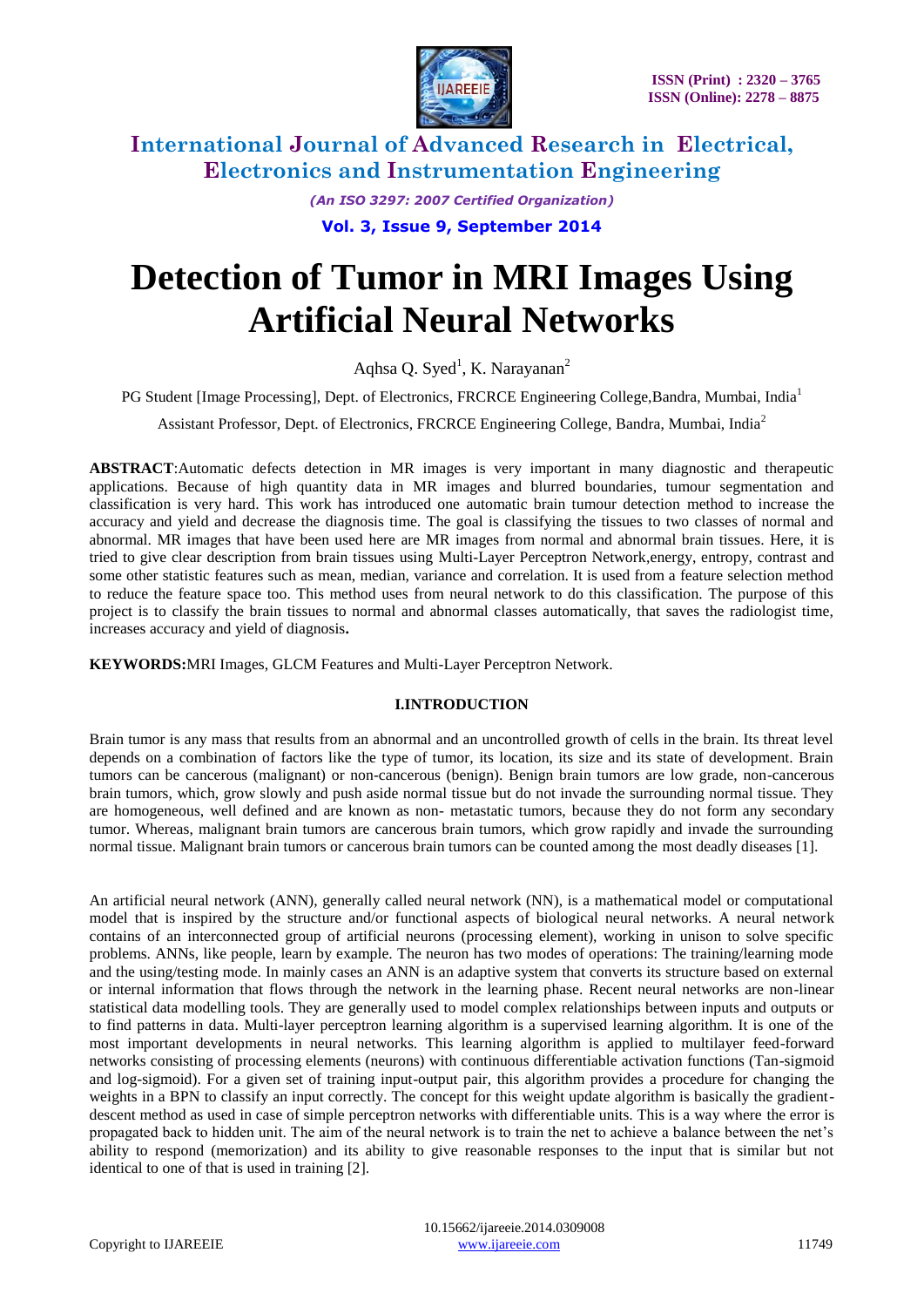

*(An ISO 3297: 2007 Certified Organization)*

#### **Vol. 3, Issue 9, September 2014**

#### **II.LITERATURE REVIEW**

The various tumor detection approaches are classified into 4 categories. These are as follows: 1) Thresholding approaches, 2) Region growing approaches, 3) Genetic Algorithm approaches, 4) Neural network approaches. Several authors suggested various algorithms for segmentation. The threshold technique is by making decision based on the local raw pixel information and Edge based method is centered on contour. Jaskirat Kaur, Sunil Agrawal & Renu Vig."s paper presented thresholding and edge detection being one of the important aspects of image segmentation comes prior to feature extraction and image recognition system for analyzing images. It helps in extracting the basic shape of an image, overlooking the minute unnecessary details. In this paper using image segmentation (thresholding and edge detection) techniques different geo satellite images, medical images and architectural images are analyzed. [8]. Manoj K Kowar, SourabhYadav, proposed a method based on histogram thresholding[9]. They follow a concept that after dividing the image into two equal halves, histograms are compared to detect the tumor and cropping method is used to find an appropriate physical dimension of brain tumor. In the Region basedtechnique the images are partitioned by organizing the nearest pixel of similar kind. N. Senthilkumaran and R. Rajesh proposed region-based techniques with an assumption that adjacent pixels in the same region have similar visual features such as grey level, color value, or texture. Split and merge approaches were used  $\&$  its performance largely depends on the selected homogeneity criterion [10]. Instead of tuning homogeneity parameters, the seeded region growing (SRG) technique is controlled by a number of initial seeds. If the numbers of regions were approximately known  $\&$  used it to estimate the corresponding parameters of an edge detection process, it is possible to combine region growing and edge detection for image segmentation. The important process in the automated system is brain image classification. The main objective of this step is to differentiate the different abnormal brain images based on the optimal feature set. Though this approach claimed a faster convergence rate, it may not be much useful because of its low accuracy than Artificial Intelligent (AI) techniques. Ahmed Kharrat&KarimGasmi proposed a hybrid approach for classification of brain tissues in MRI based on genetic algorithm [11]. The optimal texture features are extracted from normal and tumor regions by using spatial gray level dependence method. It is concluded that, Gabor filters are poor due to their lack of orthogonality that results in redundant features at different scales or channels. While Wavelet Transform is capable of representing textures at the most suitable scale, by varying the spatial resolution and there is also a wide range of choices for the wavelet function. Application of various artificial neural networks for image classification is analysed by classifying MR brain images into normal, cancerous and non-cancerous brain tumors in particular, is a crucial task, a wavelet and co-occurrence matrix method based texture feature extraction and Probabilistic Neural Network for classification has been used as new method of brain tumor classification[1].

#### **III.MODELLING AND SIMULATION**

The method used for MRI brain tumor image classification is shown in Fig. 1. The various stages of the proposed method are MRI database (collected from radiologist), pre-processing, feature extraction and classification.



Fig.1 Block Diagram of Proposed Model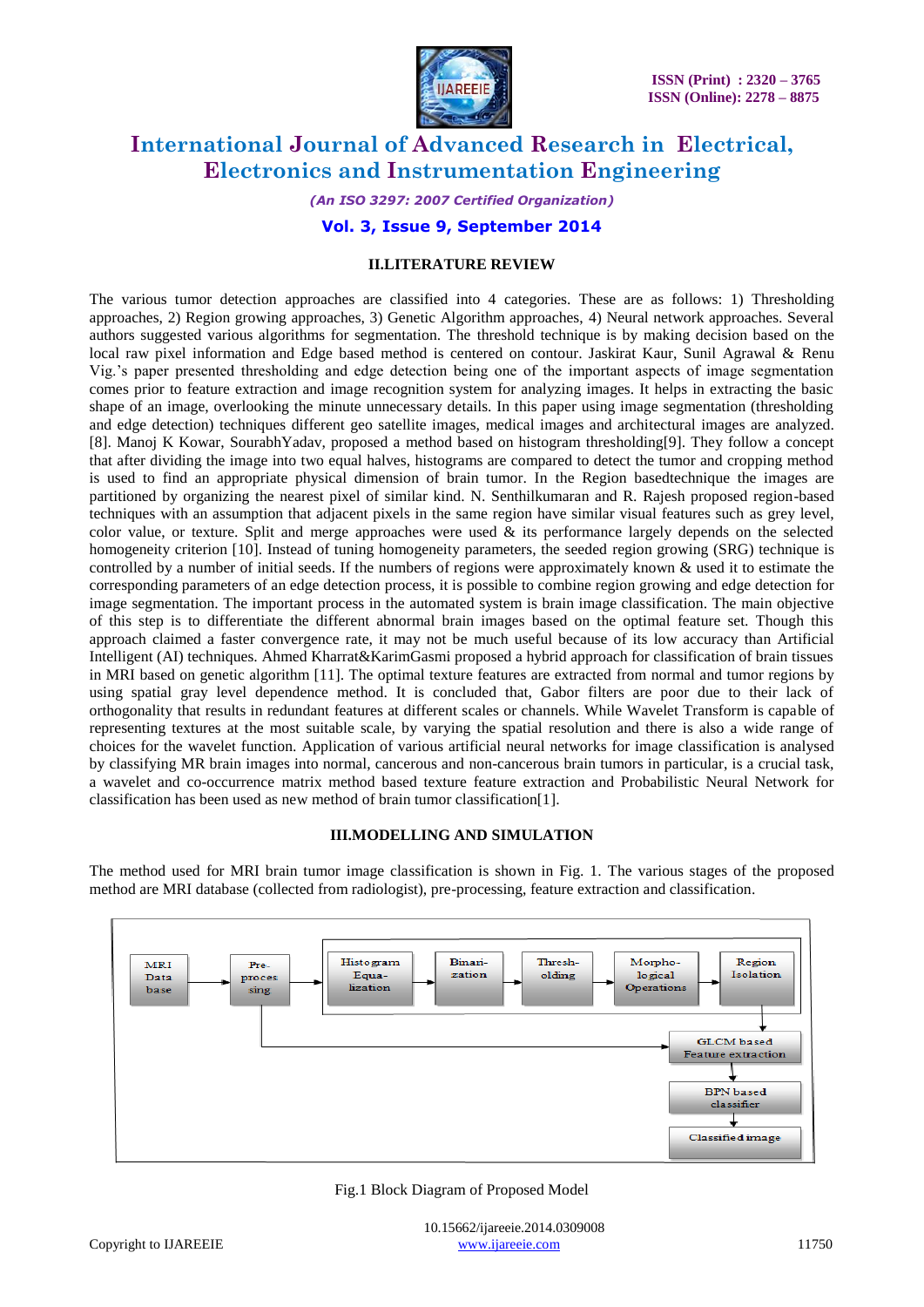

*(An ISO 3297: 2007 Certified Organization)*

### **Vol. 3, Issue 9, September 2014**

#### *A. Image histogram equalization*

The first step is to perform histogram equalization on the MRI image. The given MRI is equalized using histogram. The Histogram of an image shows the relative frequency of occurrences of pixel in a given MRI image. The nonuniform changeable image due to external conditions is equalized to a uniform variation. Image binarization converts an image in 0 to 255 gray levels to a black and white image.

#### *B.Morphological Operations*

This is used as a image processing tools for sharpening the regions and filling the gaps for binarized image. The dilation operation is performed by imdilate command in matlab. This is applied for filling the broken gaps at the edges and to have continuities at the boundaries [3].

#### *C. Segmentation by Thresholding*

Thresholding often gives an easy and convenient method to achieve this binarization on the basis of the dissimilar intensities or colors in the foreground and background regions of an image. For the binarization of equalized image a thresholding technique is used as shown: Binarized Image bi,  $j = 255$  if e (i, j) > T, Else bi,  $j = 0$ . Where e (i, j) is the equalized MRI image and T is threshold resultant for the equalized image.

#### *D.Feature Extraction*

Feature extraction is the procedure of data reduction to find a subset of helpful variables based on the image. In this work, seven textural features based on the gray level co-occurrence matrix (GLCM) are extracted from each image. Cooccurrence matrices are calculated for four directions: 0º, 45º, 90º and 135º degrees. The seven Haralick texture descriptors are extracted from each co-occurrence matrices which are computed in each of four angles [4].

#### *D(a). Energy*

It is minimalwhen all elements are equal.

$$
Energy = \sum_{i} \sum_{j} C^{2}(i, j)
$$
 (1)

*D(b). Entropy*

It is a measure of chaos is maximal when all elements are equal.

$$
Entropy = \sum_{i} \sum_{j} C(i, j) \log C(i, j)
$$
\n<sup>(2)</sup>

#### *D(c). Contrast*

It has small values when big elements are near the main diagonal.

$$
\textcirc{Contrast} = \sum_{i} \sum_{j} (i - j)^2 C(i, j)
$$

#### **D(e).** *Variance*

It is a measure of the dispersion of the values around the mean.

$$
\text{V}(\text{griance} = \sum_{i} \sum_{j} (i - \mu)^2 C(i, j)
$$

#### *E. Classifier*

The algorithm uses a multi-layer perceptron neural network the schematic representation of neural network with 'n' inputs, "m" hidden units and one output unit. The extracted features are considered as input to the neural classifier. A neural network is a set of connected input/output units in which each connection has a weight associated with it. The neural network trained by adjusting the weights so as to be able to predict the correct class. The desired output was specified as 0 for non-cancerous and 1 for cancerous. The classification process is divided into the training phase and the testing phase. During training, the features are extracted from the images in which the diagnosis is known. After training is over, the trained networks are stored to be used in the algorithm. Whenever an image is taken as input in the algorithm, it is simulated with the trained net-works and goes for testing the data [5].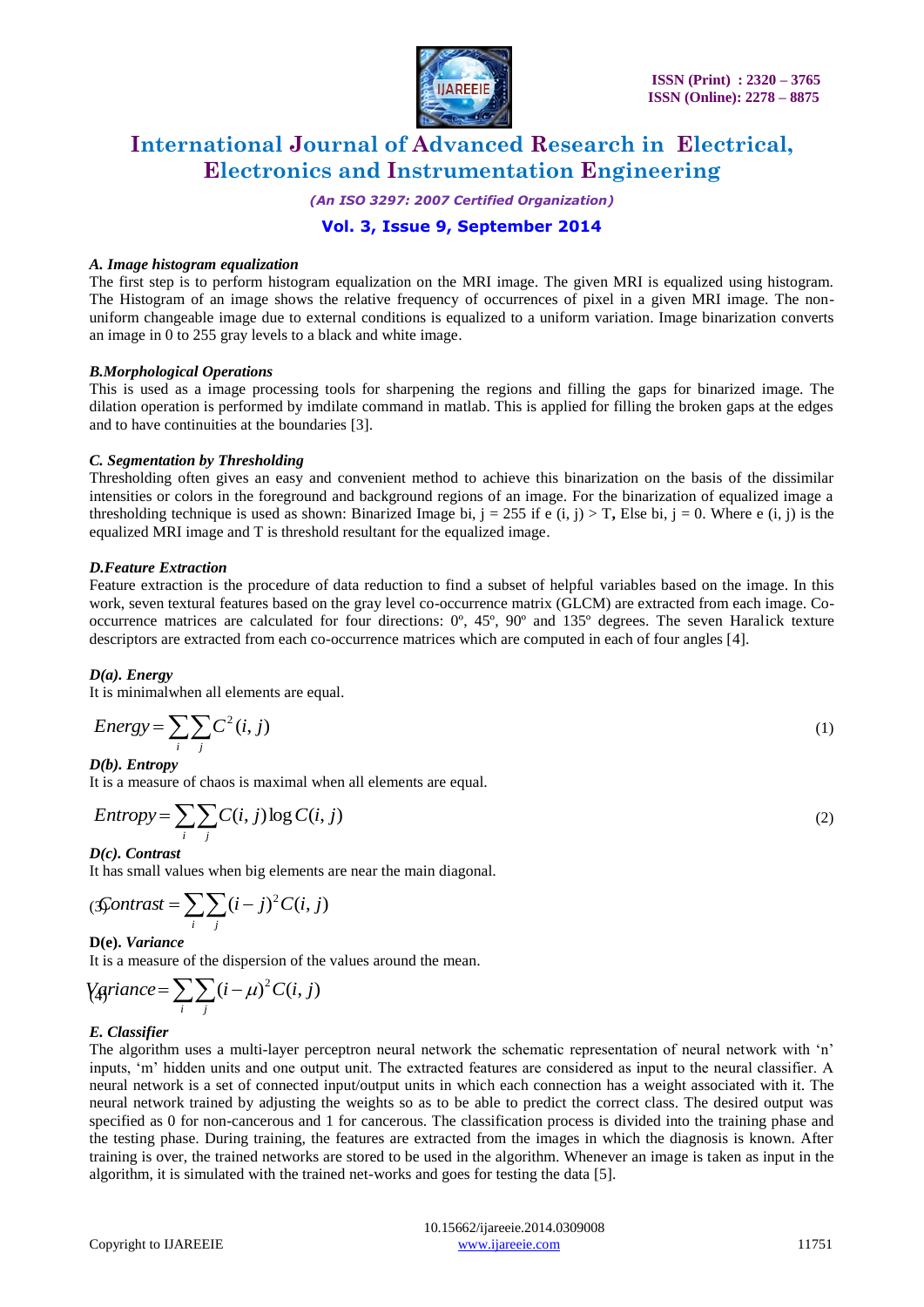

*(An ISO 3297: 2007 Certified Organization)*

### **Vol. 3, Issue 9, September 2014**

#### *E(a). Multi-Layer Perceptron Neural Network*

MLP networks are feed forward networks with one or more layers of units between the input layer and the output layer. The network is termed feed forward since network signals flow only in forward direction. Starting at the input layer forward to hidden inputs and then still outputs are forwarded to output layers. The inputs to the  $i<sup>th</sup>$  unit are weighted sum of outputs from the previous layers. The i<sup>th</sup> unit net function  $X_{net}$  (i) is expressed in eq(1)

$$
X_{\text{net}}(i) = \sum_{k=1}^{n} w(i,k) \varphi(k) + \theta(i)
$$
\nWhere  $\varphi(k)$  denotes the output activation value of the  $k^{\text{th}}$  unit,  $w(i,k)$  is the weight from the  $k^{\text{th}}$  unit to the  $i^{\text{th}}$  unit.

 $\theta(i)$  is an additive bias.

The total mean square error E at the output is expressed as

$$
E = \t 0.5 \sum_{p=1}^{Npattern \; Nout} \sum_{i=1}^{Nout} (T_p(i) - o_p(i))^2 = \sum_{p=1}^{Npattern} E_p \t (2)
$$

Where the summations are over all  $N_{out}$  output units and  $N_{pattern}$ . O (i) is the actual i<sup>th</sup> network for the p<sup>th</sup> input pattern. Before training, all network weights must be initialized to small random numbers [6].



Fig.2 Multi-Layer Perceptron Network

In the Fig. 2, it showsMulti-Layer Perceptron Network with MRI Input as GLCM Features, Hidden Layes and Output as Normal and Abnormal cases.

#### *F. Decision*

All classification result could have an error rate and on occasion will either fail to identify an abnormality, or identify an abnormality which is not present. It is common to describe this error rate by the terms true and false positive and true and false negative as follows: [7]

*True Positive (TP)* – counts of all samples which are correctly called by the algorithm as being cancer.

*False Positive (FP)* – counts of all samples which are incorrectly called by the algorithm as being cancer while they are normal.

*True Negative (TN)* – counts of all samples which are correctly called by the algorithm as being normal.

*False Negative (FN)* – count of all samples which are incorrectly called by the algorithm as being normal while they are cancer.

#### **IV.RESULTS AND DISCUSSION**

Twenty brain MR images are used to evaluate ISO the proposed algorithm. Initially, histogram equalization technique is performed. Histogram equalization takes advantage of the neglected pixel values and provides better definition and more information for the doctors. Segmentation is followed after histogram equalization to segment the tumor regions from the complete image further; it provides a better means to assess the tumor region in the MR images. The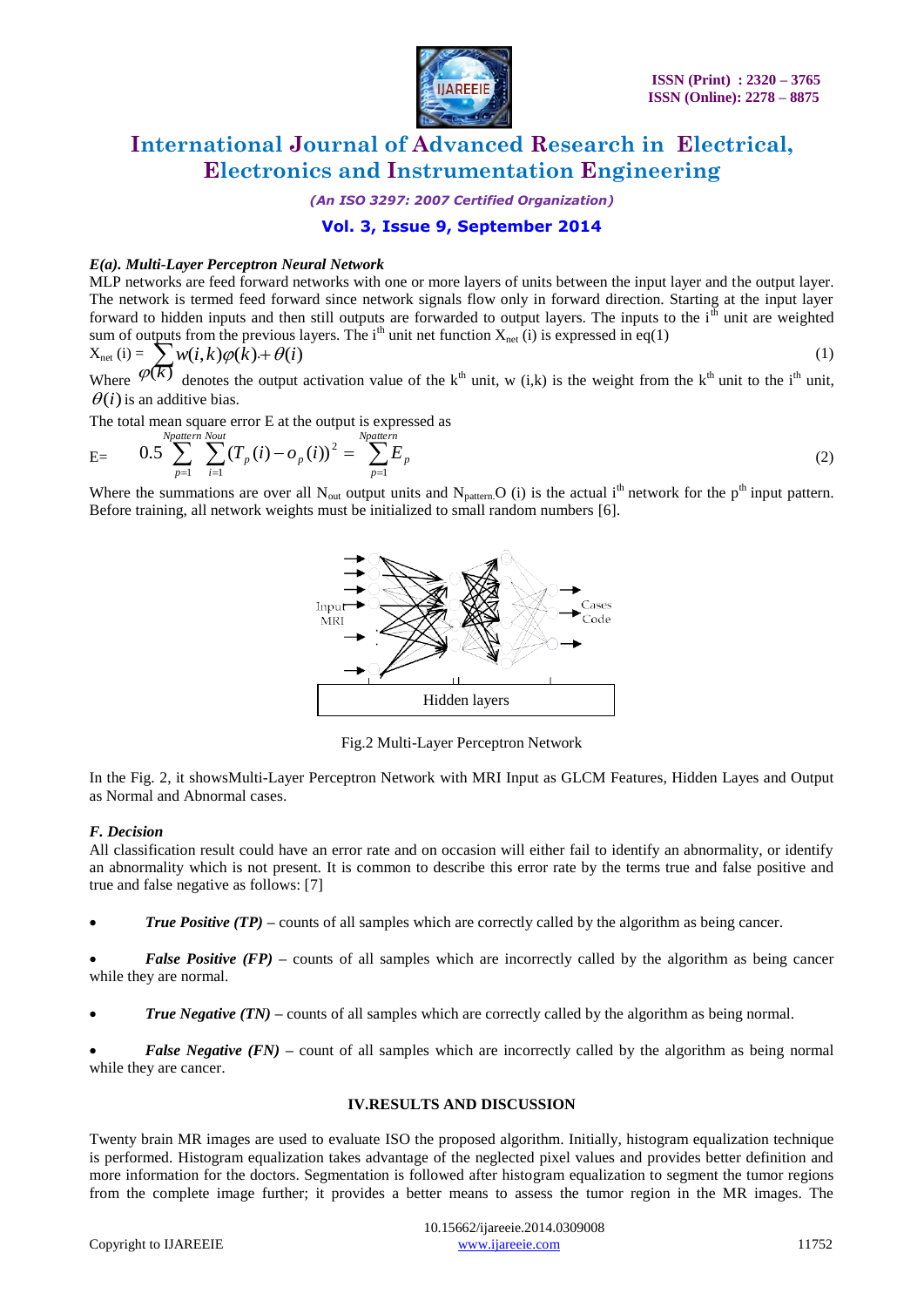

*(An ISO 3297: 2007 Certified Organization)*

### **Vol. 3, Issue 9, September 2014**

developed algorithm automatically calculates the threshold for the images. Edge detection algorithms are able to detect the tumor region very well to help the doctors for treatment plan making. Mathematical morphology act as a tool for extracting image components that are useful in the representation and description of region shape such as boundaries, skeletons, etc. We are also interested in morphological techniques for pre- and post-processing, such as morphological filtering and dilation.

MRI Scanner is an alternative method to traditional human-based techniques, and optimally predicts the presence or absence of abnormality by using a non-invasive methodology. The application of neural networks models in noninvasive abnormality diagnosis, using sample images, represents a promising complementary method, enhancing and supporting the differential diagnosis of normal tissue and abnormalities made by physicians, in real time and with a high degree of accuracy, compared to traditional methods, but much faster.



Fig.3 Result of a neural classifier detected as an (Abnormal) image.

In the Fig.3, it shows initially MRI image is loaded as a Input Image(Abnormal MRI Input)(Figure 1) and following pre- processing steps are performed such as Gray Scale Image(Figure 2), it is a range of shades of gray without apparent color, followed by Histogram Equalization(Figure 5), it enhances the contrast of the image, followed by Filtered Image(Figure 6), it filters the noise in the image, followed by edge detection(Figure 8), it is able to detect the tumor edges, followed by segmentation(Figure 11), it segments the tumor region from the Input Image and Multi-Layer Perceptron Neural Network(Warning Dialog) is used detect the image as Cancer Affected Image for Abnormal Brain MRI Input



Fig.4 Result of a neural classifier detected a (Normal) image